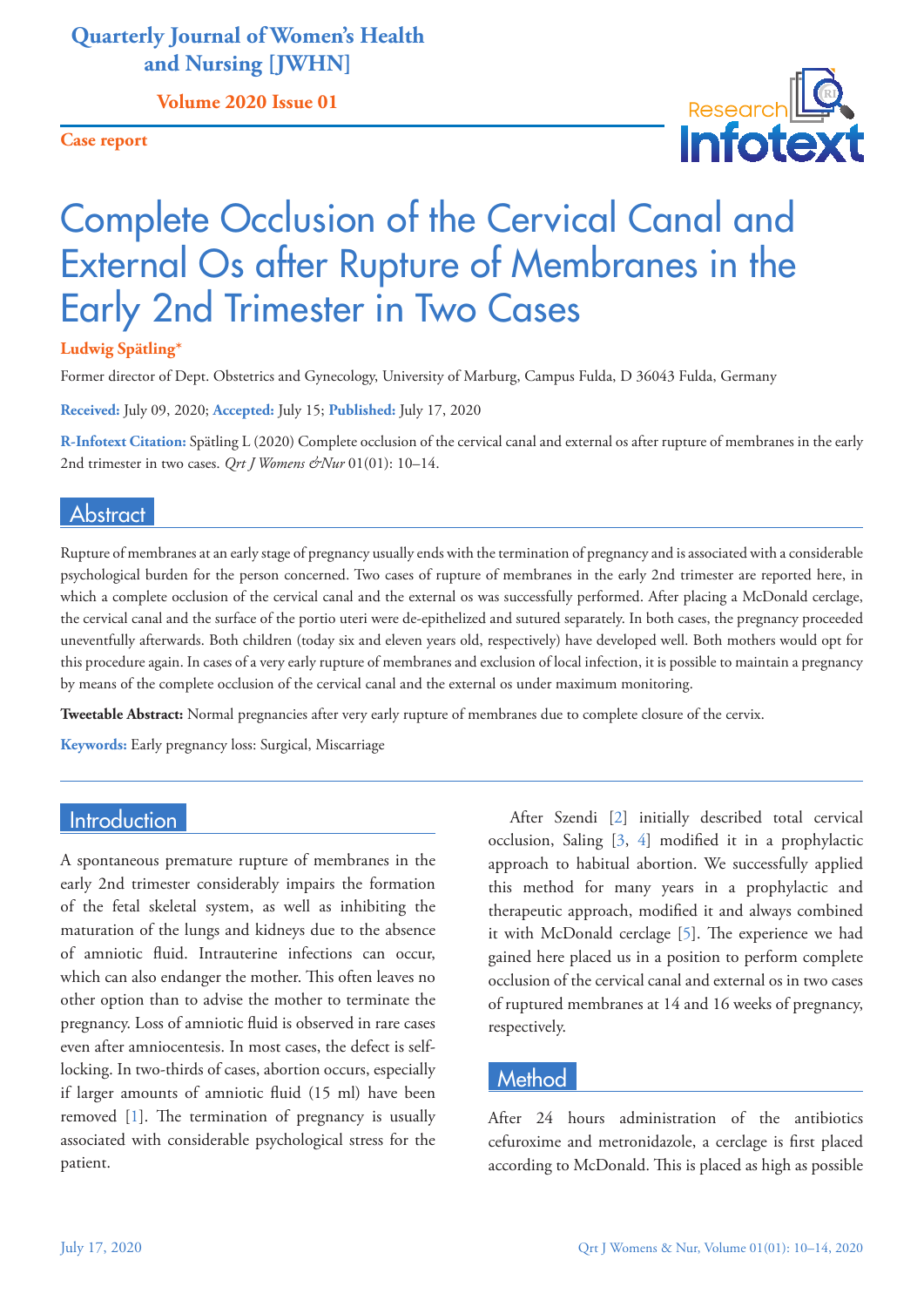

using a mersilene tape connected with 2 blunt needles (Ethicon BT 3–5 mm 40 cm). Supplementary descriptions can be found in Spätling et al. [[5](#page-4-2)]. Our aim is to use a safe procedure which stabilizes the cervix and provides effective protection against ascension of microbes; thus we always perform cerclage first, even if the cervix is not affected. This also makes it easier to push back the amniotic membranes in case of a prolapse. Furthermore, the cerclage protects the membranes from possible injury during manipulations in the cervical canal.

After two lateral holding threads (Vicryl 0, CT-2 plus) have been placed in the portio uteri, the inside of the cervical canal is de-epithelized with a serrated curette (Aesculap ER 580R). The curettage is performed vigorously with the aim of removing the epithelium of the cervical canal in order to achieve complete adhesion of the walls. This is supported by joining of the walls by means of 2–4 single button sutures using a fine curved needle (diameter 14 mm, Vicryl 2–0, Ct-3). The threads are cut off close to the stiches to prevent ascension of microbes by means of a wicking effect. A thin 3–5 mm wide epithelial strip is removed from the surface of the portio uteri with an angled scalpel (Swan-Morton) intended for conization. If you begin with the posterior cervical lip, the bleeding will only slightly impair vision. Despite the strong blood flow, no further blood-reducing measures are necessary. The wound surfaces are sutured together continuously (Vicryl 0, CT-2 plus) including the holding threads. An even, not too superficial suture at a suture distance of approx. 4 mm facilitates healing, which results in a complete vaginal dermis at the end of the pregnancy.

A tamponade soaked at the tip with povidone-iodine solution is placed for 24 hours.

Antibiosis with cephalosporins combined with metronidazole is continued for 5–7 days. A low dose bolustocolysis with 4 micrograms of fenoterol initially every 6 minutes, halved on the 2nd day to every 12 minutes is given for 2–3 days [[6](#page-4-3)]. The dose is not increased so as not to conceal contractions caused by an early infection. We always supplement 20 mmol magnesium/day [[7](#page-4-4)]. The inflammation parameters (C-reactive protein, leukocytes) were monitored by taking several blood samples daily. The temperature was measured every eight hours. The patient was instructed to report at the first sign of feeling ill or having pain, however slight, as this is considered an early

indicator of infection. The amount of amniotic fluid was checked daily by abdominal sonography. The abdomen was checked manually by a doctor three times a day.

#### Case 1

In 2009, a patient (35 years old, 5 Gravida/1 Para) presented in my office with a request for examination. She had suffered a rupture of membranes in her previous pregnancy at the same time (16 weeks of pregnancy), which led to the termination of the pregnancy. She had also suffered another early miscarriage. I performed a vaginal exam and the diagnosis was normal, with no sign of infection and normal fetal development. I tried to calm the patient down and discharged her. Two days later, at 15 weeks and 6 days she came back to the clinic with ruptured membranes and a living fetus without any amniotic fluid. After I had explained the necessity for a further termination of pregnancy, the patient asked if there was really nothing else that could be done. I mentioned the method of complete closure of the cervical canal and the external os, which would not normally be carried out in this situation and therefore did not correspond to the general therapeutic procedure. The patient wanted to risk this operation.

### Course of events

As expected, neither the vaginal smear nor the laboratory showed any evidence of infection. Four days after the rupture of the membranes, the amniotic fluid was still observed to be leaking. The fetus remained without amniotic fluid. The patient received exhaustive information regarding the risk that a cervical occlusion in the case of rupture of the membranes could lead not only to losing the child but also to severe maternal illness and even to removal of the uterus, but she wanted maximum effort, nonetheless. The patient agreed to maximum therapy and intensive monitoring, accepting the possibility of an unfavorable outcome. This was the process by which the decision was made to perform the procedure.

The procedure was performed under spinal anesthesia and tolerated by the patient without complications. After a slight increase in leukocytes and CRP, the infection parameters returned to normal. No further loss of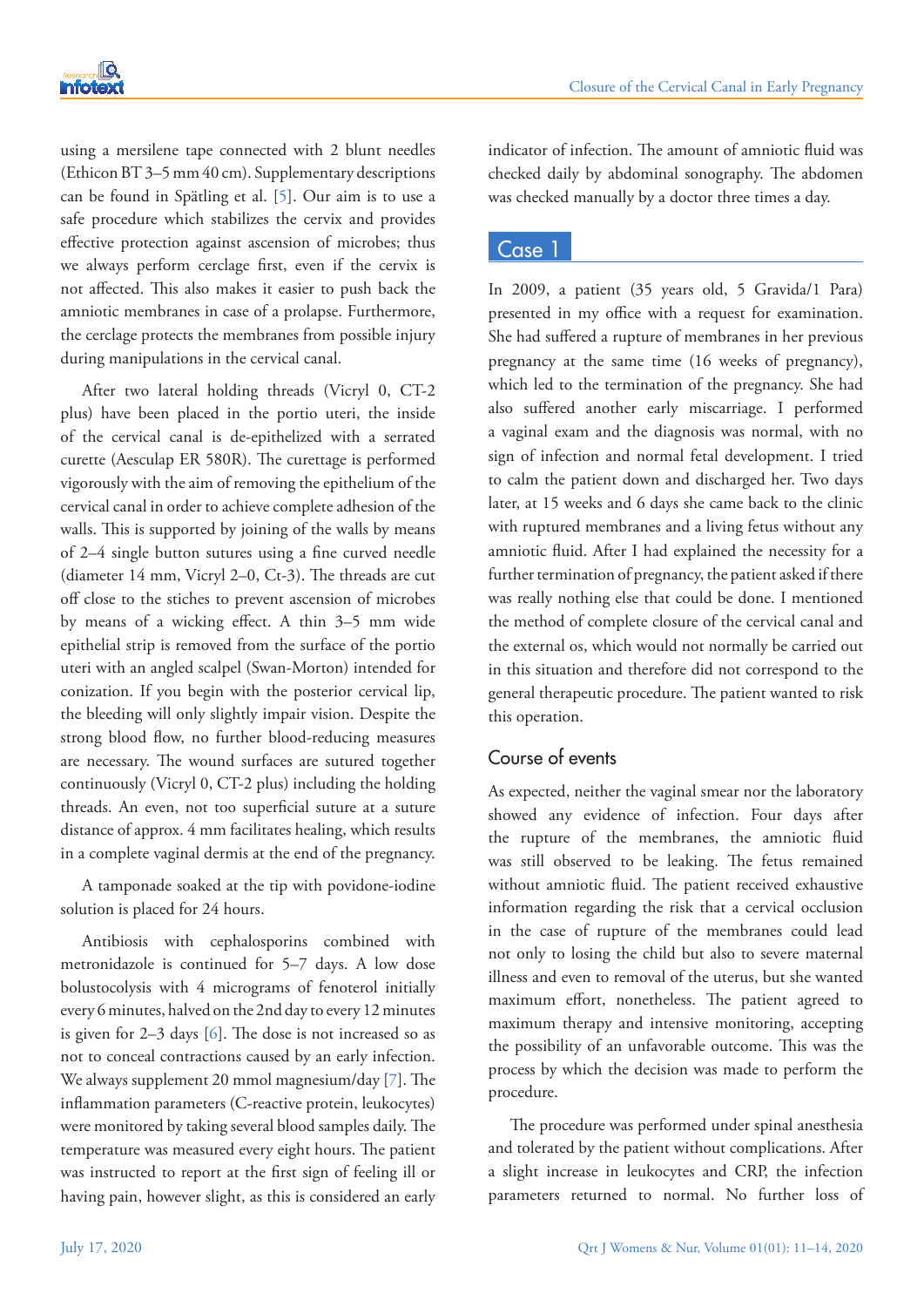

amniotic fluid was detected either subjectively or using the litmus test. On the 3rd postoperative day a small quantity of amniotic fluid was observed in the uterine cave by abdominal sonography. After 7 days the quantity of amniotic fluid was still reduced but was accompanied by good child movements. The administration of the antibiotics cefuroxime and metronidazole, which was started four days before the procedure, was continued until 8 days after the procedure. Thrombosis prophylaxis was carried out with enoxaparin 4000 IU (Clexane, Sanofi Aventis, Frankfurt Germany). On day 13 the patient was discharged home after inconspicuous vaginal sonography and speculum examination without manual examination. Fenizolan (fenticonazole nitrate, Recordati, Milan, Italy) was administered prophylactically. The application of Lactobacillus preparations is thought to support the formation of normal vaginal flora. The patient initially presented weekly, later at 14-day intervals. The development of the female fetus controlled by sonography proceeded according to schedule. The speculum examination showed completely smooth skinned-portio uteri.

At 38+2 weeks of pregnancy a healthy girl (2850 g) was born with good Apgar (9/10/10) and pH-values (7.37) by means of re-section under spinal anesthesia. In the same session, the cerclage was removed, and the closed cervical canal was opened with a Hegar dilator. The postpartum period was uneventful for both mother and child. During the first three years of life the girl showed temperatureassociated cramps which could be linked to the SCN1A gene. Mother and brother have the same variation, but only the brother showed corresponding cramps in the first years of life. On subsequent visits twice a year, the girl, now 11 years old showed normal development with above-average school performance.

## Case 2

A 40-year-old 4 Gravida/2 Para (14 weeks and 6 days) was admitted to hospital with a loss of amniotic fluid. On the same day an amniocentesis was performed without complications. The indication for amniocentesis, besides maternal age, was a megacystis, an intracytolpasmatic sperm injection and abortus imminens at 10 weeks. At the time of amniocentesis, a retroamnial hematoma was visible by ultrasound. The aspirated amniotic fluid was tinged with old blood. The patient reported two unremarkable pregnancies which ended in spontaneous delivery. After one early abortion, the patient did not have a curettage. At the examination on admission, the patient showed old-blood discharge diluted with amniotic fluid, the cervix was not shortened, and the cervical canal was closed. Microscopically and microbiologically there was no evidence of infection. No amniotic fluid could be seen in sonography.

# Course of events

As the leakage persisted and the fetus continued to show a hydramnios the prognosis was discussed with the patient, including the risks for mother and child. When asked about an alternative to terminating the pregnancy, we explained the procedure of complete closure of cervical canal and external os and the positive outcome of the case described above (see case 1). The patient then decided she wished to have the procedure, combined with a cerclage after McDonald according to the procedure described above. This was performed under spinal anesthesia on the 4th day after rupture of the membranes (15 weeks and 2 days) without any complications. Intravenous antibiotics  $(3 \times 1.5 \text{ g cephalosporin})$  were administered over 11 days. In contrast to the first patient, metronidazole was not administered i.v., but was applied as a vaginal suppository after removal of the tamponade. As in the first case, Lactobacillus preparations were subsequently administered to support the formation of normal vaginal flora. On the 3rd postoperative day the C-reactive protein increased from 0.4 to 1.3 mg/dl, sank to 0.8 mg/dl on the 3rd day and remained at this level until the patient was discharged". After an inconspicuous exam and with sufficient amniotic fluid, the patient was discharged at 16 weeks and 6 days of pregnancy. The rest of the pregnancy was without any complications. At 37 days and 0 days the cerclage tape was removed during a speculum examination and revealed a completely smooth-skinned portio uteri.

A spontaneous delivery was planned. The patient requested a primary c-section, which we performed at 38 weeks and 0 days under spinal anesthesia without complications. In the same session, the cervical canal was opened using a Hegar dilator. A boy (2890 g) was delivered from vertex presentation (Apgar 9/10/10, pH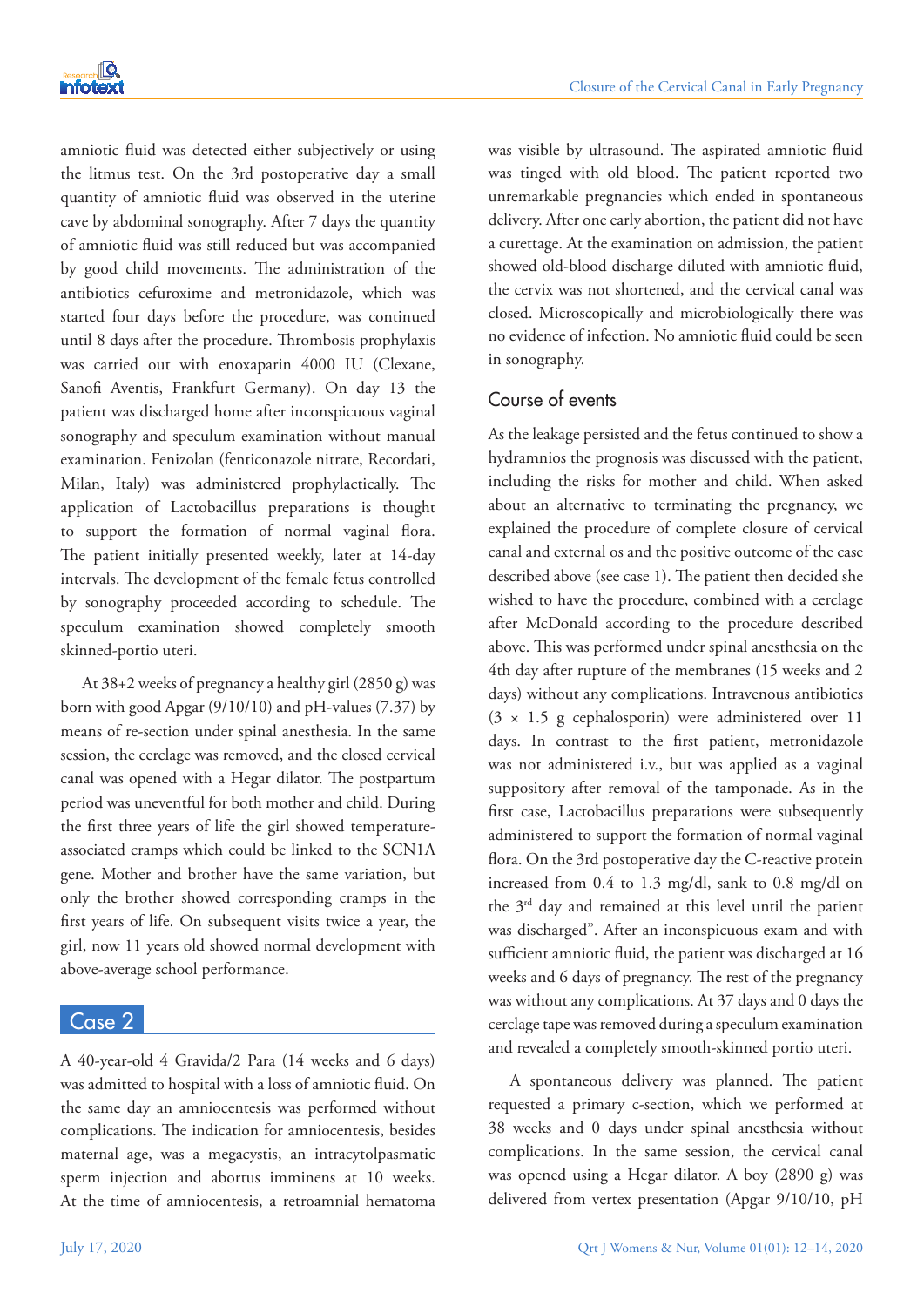arterial 7.29). The boy showed a slight stridor, which did not regress and led to home monitoring by pulse oximetry at the age of three months. The cause of the stridor was diagnosed as unilateral vocal cord paralysis, the cause of which could not be found. An enquiry to the parents, six years after birth, showed that the vocal cord paralysis had worsened, so that a tracheotomy had had to be performed at the age of seven months. The operation was excluded as the cause of the stridor. Despite his handicap, the boy, now six and a half years old, has developed well. The mother would decide to have the operation again.

#### **Discussion**

The happiness of both families with their children, who are now 11 and 6 years old, as well as the argument of one of the mothers that the publication of the procedure could perhaps save some children and spare mothers the trauma of losing a child, prompted me to publish this article. We have been able to accept the increased risk of such an operation in the case of ruptured membranes, since we have a great deal of experience with the complete closure of the cervical canal and the external os. In addition, in our maximum care hospital we are able to closely monitor the patients clinically and biochemically around the clock - always in the knowledge that even the slightest indication of an infection endangering the mother will terminate the pregnancy. It is worth mentioning that, for an indication of ruptured membranes, we have only performed this operation in the two cases described here.

The reason for the poor assessment of the complete closure of the cervical canal and the external os is due, on the one hand, to the difficulties involved in systematizing this approach and in conducting corresponding clinically controlled studies. On the other hand, the randomized study by Brix [\[8\]](#page-4-5) gives the impression that they also investigated the complete occlusion of the cervical canal and external os. In fact, in the described group, neither was the cervical canal closed after de-epithelization, nor was the external os suture performed after removal of the superficial epithelium. In their study, they did not set a real barrier to prevent ascension of microbes, which we consider to be an essential prerequisite for the success of the procedure. In addition, they only investigated the prophylactic approach in cases of habitual abortion. In our opinion, the complete occlusion of the cervical canal and the external os is successful with a therapeutic approach, with massively shortened portio and with amniotic sac prolapse [\[5\]](#page-4-2). In seemingly hopeless cases, we were able to prolong the pregnancy by many weeks and the patients did not have to spend many weeks in hospital. The feared risk of a severe infection was much lower than expected.

We therefore consider the term "complete occlusion of the cervical canal and the external os" necessary to point out the importance of deep de-epithelialization as a prerequisite for the merging of the structures. In the cases described here, this procedure not only sealed the amniotic fluid leakage, but also hindered ascension of microbes. It may also stabilize the cervix. We consider the routine additional application of cerclage important for the success of the therapy, as it promotes healing by keeping the pressure away from the affected part of the cervix. We prefer the McDonald cerclage, as it can be performed with much less tissue traumatization.

#### **Conclusion**

The two cases of rupture of membranes in the early 2nd trimester show that in the absence of local infection and under maximum monitoring the complete occlusion of the cervical canal and the external os may help to avoid termination of pregnancy.

### Details of Ethics Approval

Both patients agreed in writing to their interviews and the publication of the details of their medical history. The Ethics Commission of the State Medical Association of Hesse does not consider a vote for such individual case treatment necessary, as no systematic research approach in the sense of the Declaration of Helsinki was pursued.

#### References

- <span id="page-3-0"></span>1. Cebesoy, FB, Balat, O, Pehlivan, S, Kutlar I, Dikensoy E, et al. (2009) Is pregnancy loss after amniocentesis related to the volume of amniotic fluid obtained? *Arch Gynecol Obstet* 279: 357–360. [[View\]](https://doi.org/10.1007/s00404-008-0740-2).
- <span id="page-3-1"></span>2. Szendi B (1961) complete suturing of the external cervix by a bloody way to prevent advanced abortion and premature birth. German title: Vollständiges